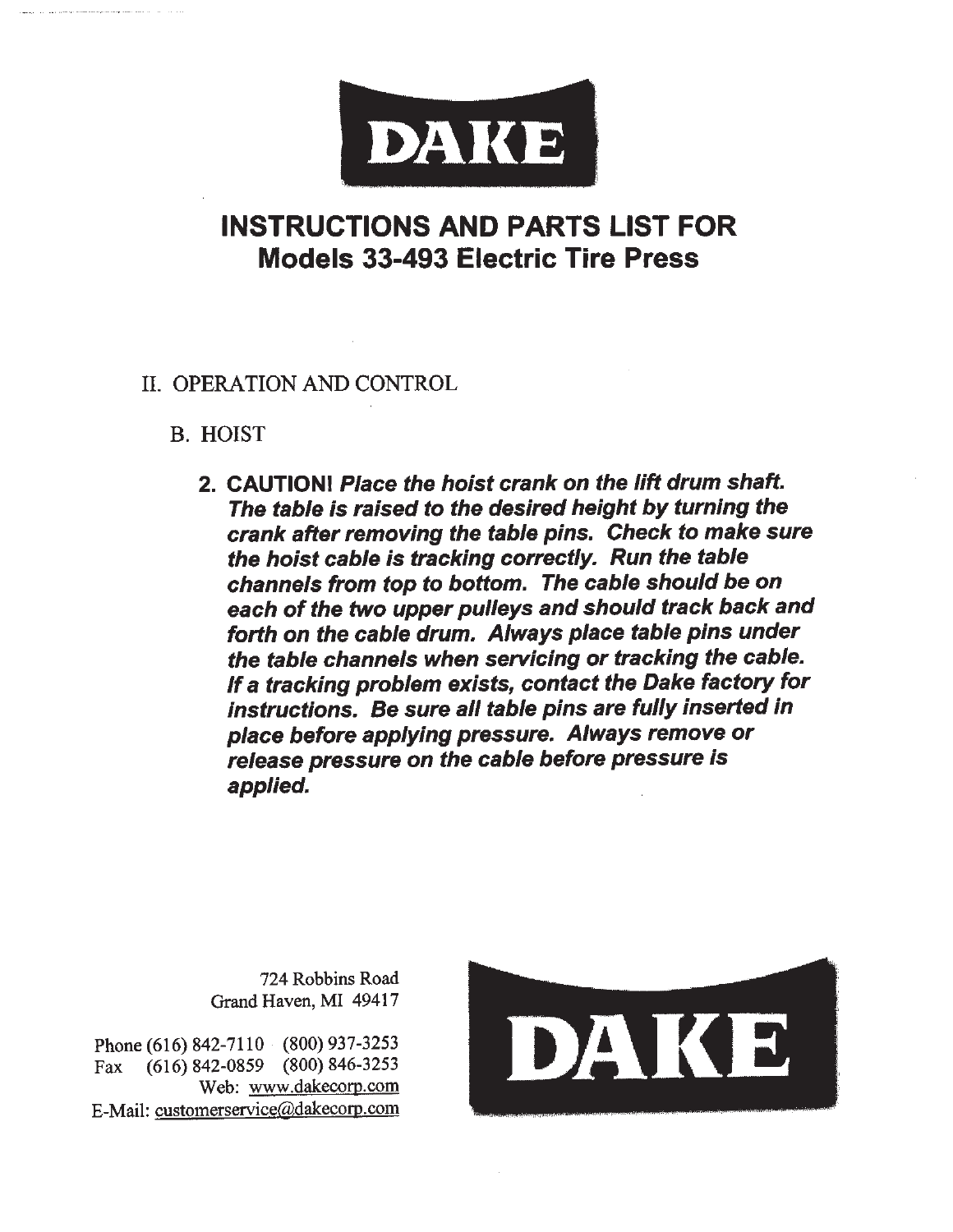# **DAKE** INSTRUCTION AND REPAIR PARTS.



## NO. 33-493 ELECTRIC POWERED HYDRAULIC TIRE PRESS

#### SETTING UP PRESS FOR OPERATION L

This press was shipped set-up ready for operation. Have an electrician connect the starter (Item 98) to a power line. The pump can rotate in either direction.

#### OPERATION AND CONTROL II.

#### A. RAM MOVEMENT

To raise the ram, turn the release valve handle (Item 81) clockwise so that the release valve (Item 74) is closed. Then press the "raise" button (Item 97) to raise the ram. The ram will raise as long as the operator presses the "raise" button. Ram movement can be stopped at any time by releasing the "raise" button.

After the work has been contacted the press will build pressure. The press will continue to build pressure as the ram advances until the press reaches its maximum tonnage. At this point the relief valve (Item 69) will open allowing oil to return back to the reservoir.

When the ram reaches its maximum stroke of twelve (12) inches the quide angle (Item 101) will contact the stroke limit switch arm (Item 100) tripping the stroke limit switch (Item 99). This opens the electrical circuit to the motor stopping it and preventing the ram from moving any further.

To release pressure and lower the ram, turn the release valve handle (Item 81) counterclockwise to open the release valve (Item 74). This permits the oil to return to the reservoir and the ram to lower.

#### **B. HOIST**

The hoist hand crank (Item 17) is provided to raise or lower the upper platen (Item 15) to the proper height for work. To change the vertical position of the upper platen sufficient tension must first be applied to the hoisting cable (Item 32) to permit removal of the table pins (Item 13). The upper platen may then be raised or lowered to the desired position. Then all of the table pins must be inserted.

NOTE: Be sure all table pins are in place before applying any pressure. Also slacken the cable. It is advisable to lower the upper platen one or two holes rather than run the ram and lower platen to the end of its stroke.

#### MAINTENANCE III.

#### A. IF OIL LEAKS UP AROUND PISTON -

#### 1. Oil above piston leather:

If the rated stroke of the press is exceeded repeatedly by running the piston so as to uncover the bypass hole in the side of the cylinder, the small amount of oil which drains back from the bypass line will collect above the piston leather. Eventually enough may accumulate so that when the piston. is brought to the top of its stroke, oil is forced out between the piston guide and the piston.

This can be remedied by disconnecting the bypass tube line (Item 95) from the cylinder. Then raising the piston slowly to about  $2\frac{1}{2}$ " less than its rated stroke allowing the oil above the piston cap to overflow out the bypass hole into a clean can. Replace the tube line. The oil can be put back into the reservoir by removing the fill plug on the top of the reservoir.

## B. IF PRESS DOES NOT HOLD PRESSURE -

#### 1. Loose tube connections:

Check all connections and tighten any loose tube nuts.

#### 2. Dirt under release valve ball (Item 77):

To correct this condition, remove the release valve rod, packing nut, packing, and ball. Clean out the valve seat. Reseat the valve ball using a brass rod as a drift and tapping lightly. Reassemble the valve.

If this occurs frequently, the oil should be drained from the reservoir. Then flush the reservoir to remove dirt. Refill the reservoir using Mobil D.T.E. 26 or its equivalent hydraulic oil. The oil must be filtered carefully to remove any foreign substances. Remove 3/4" pipe plug (Item 48) and 1/8" pipe plug on the side of the reservoir. Fill with oil until oil reaches the 1/8" pipe tapped hole (7 gallons). Then replace both plugs.

#### NOTE: Before filling the reservoir with oil check to see if ram is all the way down. Otherwise over filling could occur.

#### 3. Worn cup leather:

If neither of the previous conditions seems to have been the cause of the press not holding pressure, the trouble may be that the piston leather is worn out or damaged. To inspect the leather, it is best to first remove the lower platen (Item 34). Next remove cap screws which bolt the piston guide to the cylinder flange. Piston and piston guide may now be lifted out of the cylinder and inverted. The leather can now be inspected and replaced if necessary. Reassemble the press being careful not to damage the lip of the leather cup as it enters the cylinder.

### C. IF PRESS DOES NOT DEVELOP RATED TONNAGE-

1. Dirt under release valve ball: Refer to Section B2 above.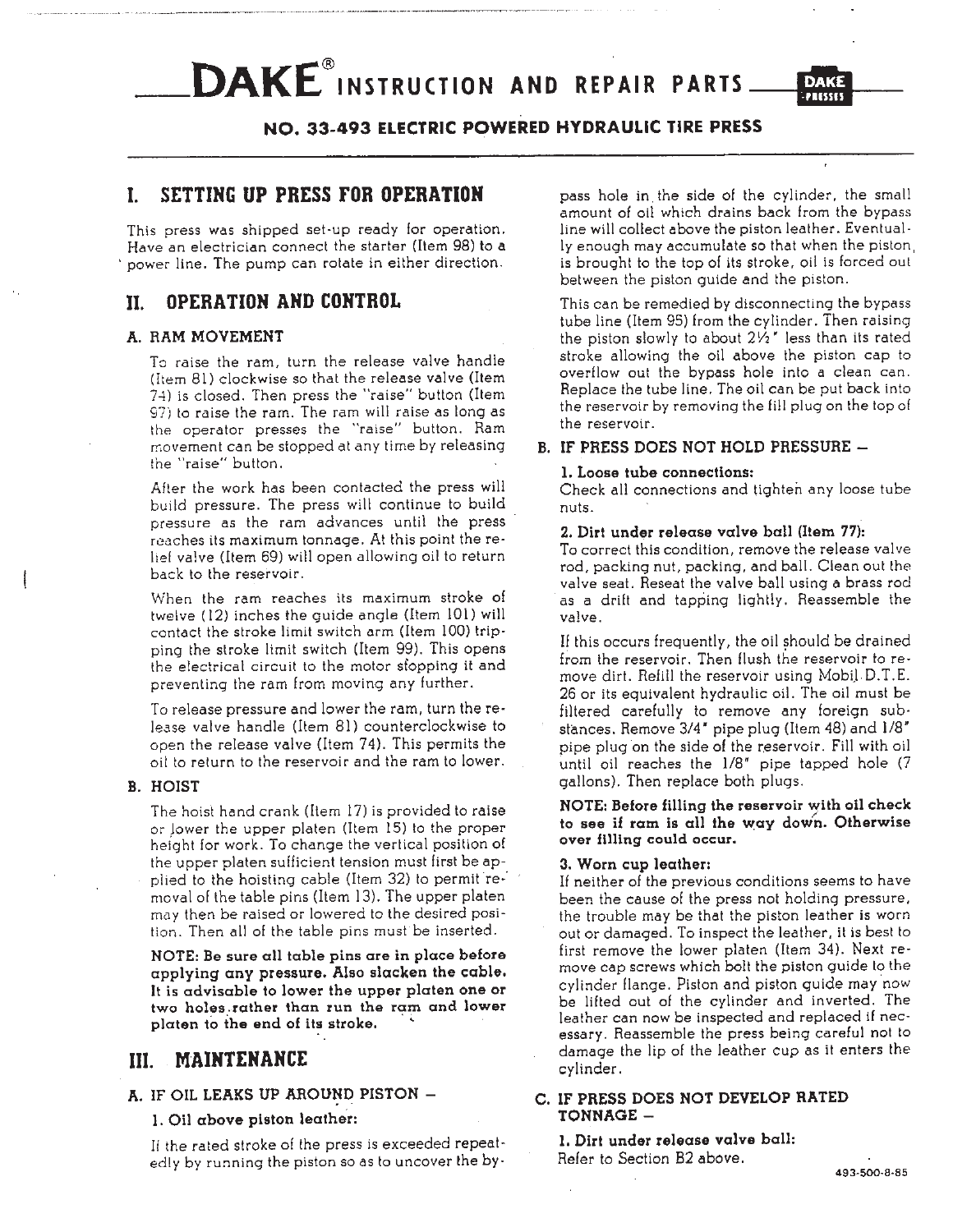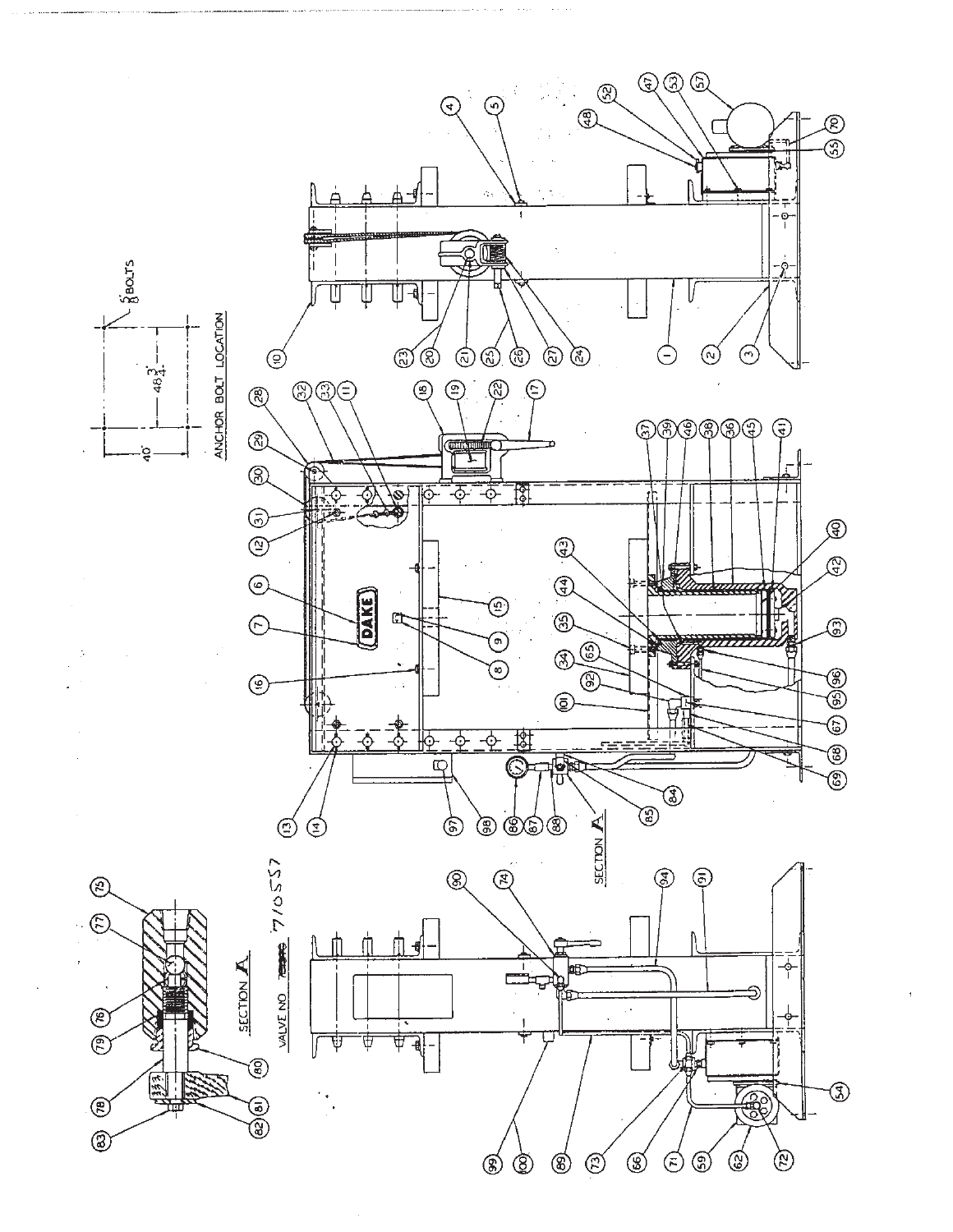ALL PARTS PRICES INCREASED 10% EFFECTIVE JANUARY 1, 1987

| NO.<br>REQ'D                     |                                                                      |                              |                                       |                                              |                            |                                                         |                   |                                                 |                                                                     |                               |                  |                      |                                                                                 |                                                                                |                 |                                                              |                   |                                                  |                              |                                                       |                                                |                          |          |                                                                                    |                                                                          |                                 |                                                                                       |                           |                                                                                                                                                             |       | 1 set                                                  |                                                                                    |          |                                  |                          |                                                         |                                                                                                                         |                                           |                  |                                                                                                                                                                                                                                                                                                                     |                                            |                                                   |                                                                      |                                           |                                                                                           |                                                    |                |               |
|----------------------------------|----------------------------------------------------------------------|------------------------------|---------------------------------------|----------------------------------------------|----------------------------|---------------------------------------------------------|-------------------|-------------------------------------------------|---------------------------------------------------------------------|-------------------------------|------------------|----------------------|---------------------------------------------------------------------------------|--------------------------------------------------------------------------------|-----------------|--------------------------------------------------------------|-------------------|--------------------------------------------------|------------------------------|-------------------------------------------------------|------------------------------------------------|--------------------------|----------|------------------------------------------------------------------------------------|--------------------------------------------------------------------------|---------------------------------|---------------------------------------------------------------------------------------|---------------------------|-------------------------------------------------------------------------------------------------------------------------------------------------------------|-------|--------------------------------------------------------|------------------------------------------------------------------------------------|----------|----------------------------------|--------------------------|---------------------------------------------------------|-------------------------------------------------------------------------------------------------------------------------|-------------------------------------------|------------------|---------------------------------------------------------------------------------------------------------------------------------------------------------------------------------------------------------------------------------------------------------------------------------------------------------------------|--------------------------------------------|---------------------------------------------------|----------------------------------------------------------------------|-------------------------------------------|-------------------------------------------------------------------------------------------|----------------------------------------------------|----------------|---------------|
| PART NAME                        | 3/4" Pipe Plug<br>1/4" Pipe Plug<br>1/8" Pipe Plug<br>3/8" Pipe Plug |                              | <b>Breather</b> Filter                | Oil (7 Gallons Required)<br>1/2" Lockwashers | 172" x 374" Hex Cap Screws | Pump & Motor Base                                       | Washer - Neoprene | 3/8" Lockwasher<br>3/8" x 1-1/4" Hex Cap Screws |                                                                     | 5/16" Lockwashers             | Pump Support     |                      | rump Support ………………<br>5/16"-18 x 1″ Hex Cap Screws .<br>5/16" Lockwashers ………… | Coupling                                                                       |                 | Pump<br>1/2"-13 x 1" Soc. Hd. Cap Screws<br>1/2" Lockwashers |                   | Coupling Guard<br>#10-24 x 3/8" Round Head Screw |                              | 1/4" Pipe Plug<br>3/4" x 3/4" FF-S Parker Pipe Nipple |                                                |                          |          | Hex Reducer 3/4"-3/8" -- I'm Reservoir) Steel                                      | /2" Tube Elbow (In Pump)<br>ube Assembly (Dake Pump – Relief Valve)<br>2 |                                 | FTube Elbow<br>* Tube Tee Advancement and the Technology<br>$\tilde{\mathbf{r}}$<br>ร | Release Valve "Section A" |                                                                                                                                                             |       | varve nou<br>Valve Rod Packing (7 Req'd.)<br>Valve Rod |                                                                                    | Washer   | 1/2" Pipe Plug                   |                          | Release Valve Spacer<br>3/8"-16 x 2-1/4" Hex Cap Screws | <b>*****************</b><br>378" Lockwashers                                                                            | Stop-Release Valve Rod<br>Gauge – 150 Ton |                  | Pulsation Dampener<br>1/2" x 1-1/2" Pipe Nipple – Extra Strong                                                                                                                                                                                                                                                      | Tube Assembly (Relief Valve-Release Valve) | 1/2" Tube Elbow                                   | l / z      i ube  Elbow<br>Tube Assembly (Release Valve 10 Cylinder) | 7/8" Tube Elbow<br>7/8" Straight Fittings | Tube Assembly (Recase Valve to Reservoir)<br>Tube Assembly – By-Pass (Cylinder-Reservoir) |                                                    |                |               |
| <b>TEM PART</b><br>9.<br>S<br>gi | 1745<br>1567<br>₽                                                    | g<br>588<br>5                | 29571<br>ន                            | 46051<br>43647                               | 43345<br>នន                | 36509<br>2248                                           | 43645<br>\$8      | 43330                                           | G                                                                   | 43314<br>$\ddot{\phantom{a}}$ | 25916<br>43644   | 43315<br>8:          | 43644                                                                           | 28498                                                                          | 950106<br>43469 |                                                              | 43647             | 36761<br>43881                                   |                              |                                                       |                                                |                          |          |                                                                                    | 1657<br>1799                                                             |                                 |                                                                                       |                           |                                                                                                                                                             |       |                                                        | ទ្ធន្តន្តន<br>85                                                                   | 23:      | 6268<br>636<br>47948             |                          | 43345                                                   | $\ddot{\phantom{a}}$                                                                                                    | 47947<br>2025<br>వ్                       |                  |                                                                                                                                                                                                                                                                                                                     |                                            |                                                   |                                                                      |                                           |                                                                                           |                                                    | $\frac{32}{2}$ | 44156<br>1099 |
|                                  | 65                                                                   | $\infty$                     |                                       |                                              |                            |                                                         |                   | នុ                                              |                                                                     | នុ                            | .59              |                      |                                                                                 | $\ddot{\mathbf{e}}$                                                            |                 | នន្ទះ                                                        |                   | $\ddot{\circ}$ :                                 |                              |                                                       |                                                |                          |          |                                                                                    |                                                                          |                                 |                                                                                       |                           |                                                                                                                                                             |       |                                                        |                                                                                    |          |                                  |                          |                                                         |                                                                                                                         |                                           |                  |                                                                                                                                                                                                                                                                                                                     |                                            |                                                   |                                                                      |                                           |                                                                                           |                                                    |                |               |
|                                  |                                                                      |                              |                                       |                                              |                            |                                                         |                   |                                                 |                                                                     |                               |                  |                      |                                                                                 |                                                                                |                 |                                                              |                   |                                                  |                              |                                                       |                                                |                          |          |                                                                                    |                                                                          |                                 |                                                                                       |                           |                                                                                                                                                             |       |                                                        |                                                                                    |          |                                  |                          |                                                         |                                                                                                                         |                                           |                  |                                                                                                                                                                                                                                                                                                                     |                                            |                                                   |                                                                      |                                           |                                                                                           |                                                    |                |               |
| NO.<br>REQ'D                     |                                                                      |                              |                                       | ₹                                            | ₽                          |                                                         |                   |                                                 |                                                                     |                               |                  |                      |                                                                                 |                                                                                |                 |                                                              |                   |                                                  |                              |                                                       |                                                |                          |          |                                                                                    |                                                                          |                                 |                                                                                       |                           |                                                                                                                                                             |       |                                                        |                                                                                    |          |                                  |                          |                                                         |                                                                                                                         |                                           |                  |                                                                                                                                                                                                                                                                                                                     |                                            |                                                   |                                                                      |                                           |                                                                                           |                                                    |                |               |
|                                  |                                                                      |                              |                                       |                                              |                            |                                                         |                   |                                                 |                                                                     |                               |                  |                      |                                                                                 |                                                                                |                 |                                                              |                   |                                                  |                              |                                                       |                                                |                          |          |                                                                                    |                                                                          |                                 |                                                                                       |                           |                                                                                                                                                             |       |                                                        |                                                                                    |          |                                  |                          |                                                         |                                                                                                                         |                                           |                  |                                                                                                                                                                                                                                                                                                                     |                                            |                                                   |                                                                      |                                           |                                                                                           |                                                    |                |               |
| PART NAME                        |                                                                      |                              |                                       |                                              |                            | "Dake" Name Plate<br>No. 6-32 x 1/4" Self-Tapping Screw |                   |                                                 |                                                                     |                               |                  |                      |                                                                                 |                                                                                |                 |                                                              |                   |                                                  |                              |                                                       |                                                |                          |          |                                                                                    |                                                                          |                                 |                                                                                       |                           |                                                                                                                                                             |       |                                                        |                                                                                    |          |                                  | $\frac{1}{2}$            |                                                         |                                                                                                                         |                                           |                  |                                                                                                                                                                                                                                                                                                                     |                                            |                                                   |                                                                      |                                           |                                                                                           | Retainer<br>#10:24 x 1/2" Flat Head Machine Screws |                |               |
|                                  |                                                                      |                              |                                       |                                              |                            |                                                         |                   | No. 2 x 3/16" Drive Screws                      |                                                                     |                               |                  | <b>*************</b> |                                                                                 |                                                                                |                 | Crank Assembly                                               |                   | $\frac{1}{2}$                                    |                              |                                                       | worm Gear<br>Nat'l. Retaining Ring No. XSO-247 | <b>+++++++++++++++++</b> |          | Worm Key<br>Nat'l. Retaining Ring No. XSO-239<br>Hoist Assembly (Items 17 thru 27) |                                                                          | 1/2"-13 x 1-1/2" Hex Cap Screws |                                                                                       | $\vdots$                  |                                                                                                                                                             |       |                                                        | Lower Platen<br>3/4" x 3-1/4" 12 Pt. Cap Screws<br>Decal "Warning – End of Stroke" |          | $-1$ , $-1$ , $-1$ , $-1$ , $-1$ |                          |                                                         | $1/2^{n-1}3 \times 4^{n}$ Hex Cap Screws<br>$1/2^{n-1}3 \times 4 \cdot 1/2^{n}$ Hex Cap Screws<br>$1/2^{n-1}3$ Hex Nuts |                                           |                  | $\frac{1}{2}$ $\frac{1}{2}$ $\frac{1}{2}$ $\frac{1}{2}$ $\frac{1}{2}$ $\frac{1}{2}$ $\frac{1}{2}$ $\frac{1}{2}$ $\frac{1}{2}$ $\frac{1}{2}$ $\frac{1}{2}$ $\frac{1}{2}$ $\frac{1}{2}$ $\frac{1}{2}$ $\frac{1}{2}$ $\frac{1}{2}$ $\frac{1}{2}$ $\frac{1}{2}$ $\frac{1}{2}$ $\frac{1}{2}$ $\frac{1}{2}$ $\frac{1}{2}$ | Piston Cap<br>Piston Leather & Heel Washer | Supporting Ring<br>3/8-16 x 1-3/4" Hex Cap Screws |                                                                      | 3/8" Lockwashers                          |                                                                                           |                                                    |                |               |
|                                  | $\vdots$                                                             |                              |                                       |                                              |                            |                                                         |                   |                                                 |                                                                     |                               |                  |                      |                                                                                 |                                                                                |                 |                                                              |                   |                                                  |                              |                                                       |                                                |                          |          |                                                                                    |                                                                          |                                 |                                                                                       |                           |                                                                                                                                                             |       |                                                        |                                                                                    |          |                                  |                          |                                                         |                                                                                                                         |                                           |                  |                                                                                                                                                                                                                                                                                                                     |                                            |                                                   |                                                                      |                                           |                                                                                           |                                                    |                |               |
|                                  | Base Angles<br>5/8"-11 x 1-3/4" Hex Cap Screws<br>Frame.             |                              | 5/8" Lockwashers<br>5/8"-11 Hex Nuts. |                                              |                            |                                                         | Model No. Plate   |                                                 | Head Channels<br>Table Spacers<br>3/4" Lockwashers<br>Head Channels |                               | 3/4"-10 Hex Nuts |                      |                                                                                 |                                                                                |                 |                                                              | Hoist Frame       | Cable Drum                                       | Drum Shaft Key<br>Drum Shaft | Worm Gear                                             |                                                | Worm<br>Worm Shaft       | Worm Key |                                                                                    |                                                                          |                                 | Cable Pulley Shaft<br>Cable Pulley                                                    |                           | المنافع العالمين المستقرر المنافع المستقرر المستقرر المستقرر المستقرر المستقرر المستقرر المستقرر المستقرر المس<br>Natl. Retaining Ring No. XSO-230<br>Canto |       |                                                        |                                                                                    | Cylinder | 1/8" Pipe Plug<br>Piston         | rtston<br>1/4" Pipe Plug | Piston Guide                                            |                                                                                                                         |                                           | 1/2" Lockwashers |                                                                                                                                                                                                                                                                                                                     |                                            |                                                   |                                                                      | Oil Seal                                  |                                                                                           |                                                    |                |               |
|                                  |                                                                      |                              |                                       |                                              |                            |                                                         |                   |                                                 |                                                                     |                               |                  |                      |                                                                                 |                                                                                |                 |                                                              |                   |                                                  |                              |                                                       |                                                |                          |          |                                                                                    |                                                                          |                                 |                                                                                       |                           |                                                                                                                                                             |       |                                                        |                                                                                    |          |                                  |                          |                                                         |                                                                                                                         |                                           |                  |                                                                                                                                                                                                                                                                                                                     |                                            |                                                   |                                                                      |                                           |                                                                                           |                                                    |                |               |
| ITEM PART<br>NO. NO.             | 47411                                                                | 1551<br>1598<br>1999<br>1991 |                                       | 1819                                         | និង<br>ដូងដូន<br>ដូងដូន    |                                                         |                   | 43573                                           | 1812                                                                | 1553                          | 43649            |                      |                                                                                 | $\begin{array}{c} 19 \\ 195 \\ 196 \\ 197 \\ 198 \\ 191 \\ 191 \\ \end{array}$ | 43373           | 701653                                                       | <b>PAC</b><br>282 |                                                  |                              |                                                       | 745<br>745<br>743<br>743                       | 744                      | 743      | 43982                                                                              | 700111                                                                   | 43349                           | 1809                                                                                  | 1810<br>ន្ទ្រ             | 1811                                                                                                                                                        | 43978 | g                                                      | 13888<br>24588<br>3888                                                             | 1793     | සූ<br>1796                       | 1567                     | 31871                                                   | 4339                                                                                                                    |                                           | 43916<br>43647   | 30425                                                                                                                                                                                                                                                                                                               |                                            | 33                                                | 43332<br>43645                                                       | 1871                                      | 52478                                                                                     | 43817                                              | 31400<br>31399 | 707070        |

All prices are subject to channe without notice. Prices do not include nonze or everge channel

ł,

\* Price on Application C.A. Commercially Available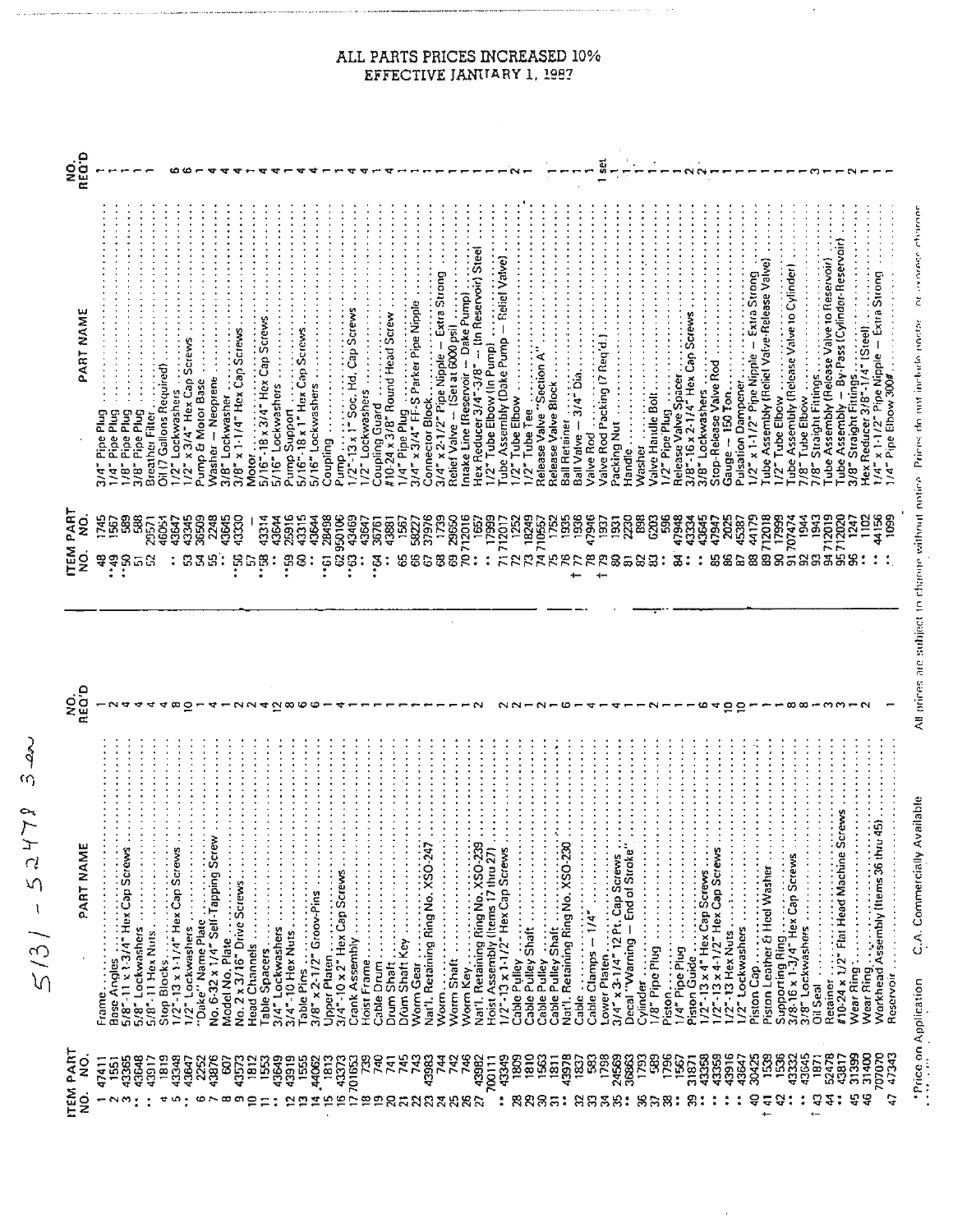|     | <b>ITEM PART</b><br>NO. NO. | <b>PART NAME</b>                                     | NO.<br><b>REQ'D</b> |
|-----|-----------------------------|------------------------------------------------------|---------------------|
|     | 29699                       | Pushbutton Contact Block                             |                     |
|     | 29774                       | Pushbutton Name Plate "Raise"                        |                     |
| 97  | 29782                       |                                                      |                     |
|     | 43643                       | 1/4" Lockwasher                                      | 3<br>3              |
|     | 43301                       | 1/4"-20 x 1/2" Hex Cap Screws<br>$-$ IF 230 VOLT $-$ |                     |
|     | 98 38408                    | A.B. Starter No. 709AAA-43                           |                     |
|     | 29724                       |                                                      | 3                   |
|     |                             | $-15.730$ VOLT $-$                                   |                     |
| 98. | 38409                       | A.B. Starter No. 709AAB-43                           |                     |
|     | 29722                       |                                                      |                     |
| 99  | 35941                       | Micro Limit Switch No. LSA1A                         |                     |
| 100 | 46743                       | Micro Limit Switch Arm No. LSZ52CC                   |                     |
| 101 | 61063                       | Guide Angle (One Right Hand and One Left Hand)       |                     |
|     | 43645                       | 3/8" Lockwasher                                      | 4                   |
|     | 43326                       | $3/8" - 16 \times 3/4"$ Hex Cap Screw                | 4                   |
|     | 706540                      | Repair Kit (Items 41, 43, 77 & 79)                   |                     |

\* Price on Application \* \* Not Illustrated C.A. Commercially Available titems in Repair Kit

### ALL PARTS PRICES INCREASED 10% EFFECTIVE JANUARY 1, 1987

## 2. Worn cup léather:

Refer to Section B3 above.

#### 3. Relief valve set low:

The relief valve (Item 69) has been set at the factory to bypass oil back to the reservoir when the press reaches its rated capacity. If, however, the press does not develop its rated tonnage and the above two conditions have been checked, the relief valve may need readjusting. To do this first remove the 1/4" pipe plug (Item 65) in the connector block. Now the valve adjustment screw can be reached with a 7/32" allen wrench. To increase the setting, turn the adjustment screw clockwise. Be careful not to adjust the valve over its rated tonnage or maximum operating pressure of 6000 psi. NOTE: Do not exceed the maximum operating pressure of 6000 psi.

D. NO RAM MOVEMENT - (motor runs when "raise" button is pressed)

#### 1. Release valve open:

Be sure to have release valve firmly closed when using press.

#### 2. Insufficient oil:

Check oil level in the reservoir with the ram down. Remove the 1/8" pipe plug on the side of the reservoir. The oil level should be up to this hole.

#### 3. Pump loses its prime:

Make sure all pump intake connections are tight  $$ not enough oil in the reservoir.